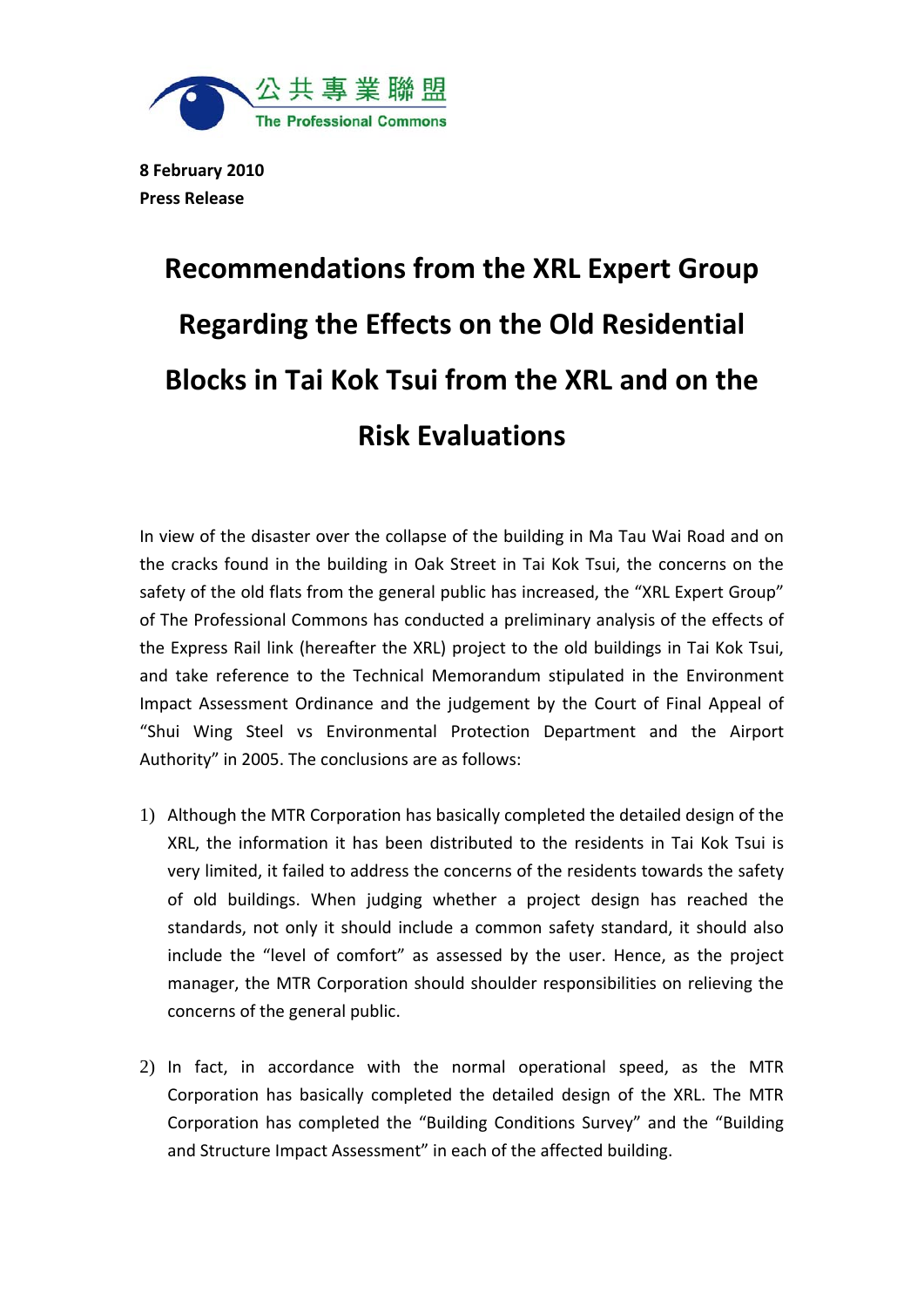

- 3) According to the Technical Memorandum regarding the procedures of the environmental impact assessment under the "Environment Impact Assessment Ordinance", the environmental impact of projects should adopt the "assessment of effects in quantitative terms" (4.3.1 (c)). In view of the concerns over the public safety of old buildings, it would be most appropriate arrangements should a "Quantitative Risk Assessment" in accordance with Clause 12 of the Technical Memorandum takes place. The risk guidelines at Graph 1 in Attachment 4 could act as a reference on whether the safety risks standards can be reached.
- 4) According to the Court of Final Appeal judgement of "Shui Wing Steel vs Environmental Protection Department and the Hong Kong Airport Authority" in 2005, the "Quantitative Risk Assessment" is an indispensible procedure for an environmental impact assessment affecting lives. The reason in which the "Environment Protection Department and the Airport Authority" lost the judgement and the order for withdrawal of the Environmental Permit from the Court of Final Appeal are due to the fact that the project proponents have not conducted the "assessments of effects in quantitative terms" at that moment.

Hence, The "XRL Expert group" of The Professional Commons proposed the following recommendations:

- 1) The MTR Corporation should immediately publicize the Building Conditions Survey and the Building and Structure Impact Assessment to the residents in Tai Kok Tsui.
- 2) The MTR Corporation should take reference to Clause 12 of the Technical Memorandum of the Environmental Impact Assessment procedures and the international best practice, and conduct the "Quantitative Risk Assessment" for the cluster of old buildings in Tai Kok Tsui.
- 3) Before the completion of the "Quantitative Risk Assessment", the MTR Corporation should postpone the time of the signing of the contracts regarding the tender procedure of the relevant tunneling section works, so as to avoid the monetary loss incurred as a result of the changes in the design of the alignment.
- 4) The Government should take reference to the practice conducted from the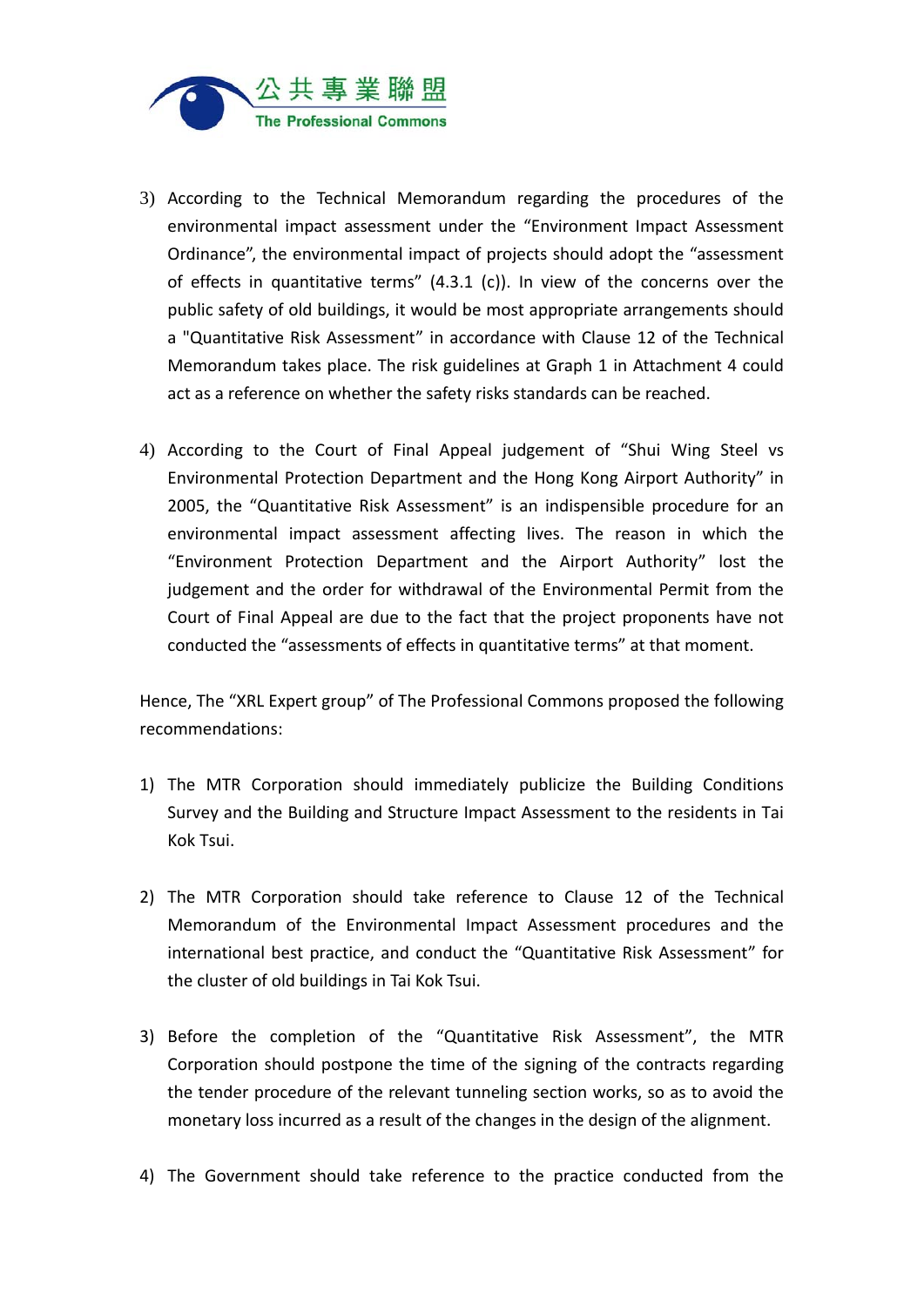

"Ngong Ping 360" engineering project, in which a "Joint Supervisory Panel" should be set up by an independent organization, and it should proactively invites the residents in Tai Kok Tsui and representatives from other stakeholders. The Panel should allow the residents to continue to supervise the progress of the projects and provide opinions on the projects concerned.